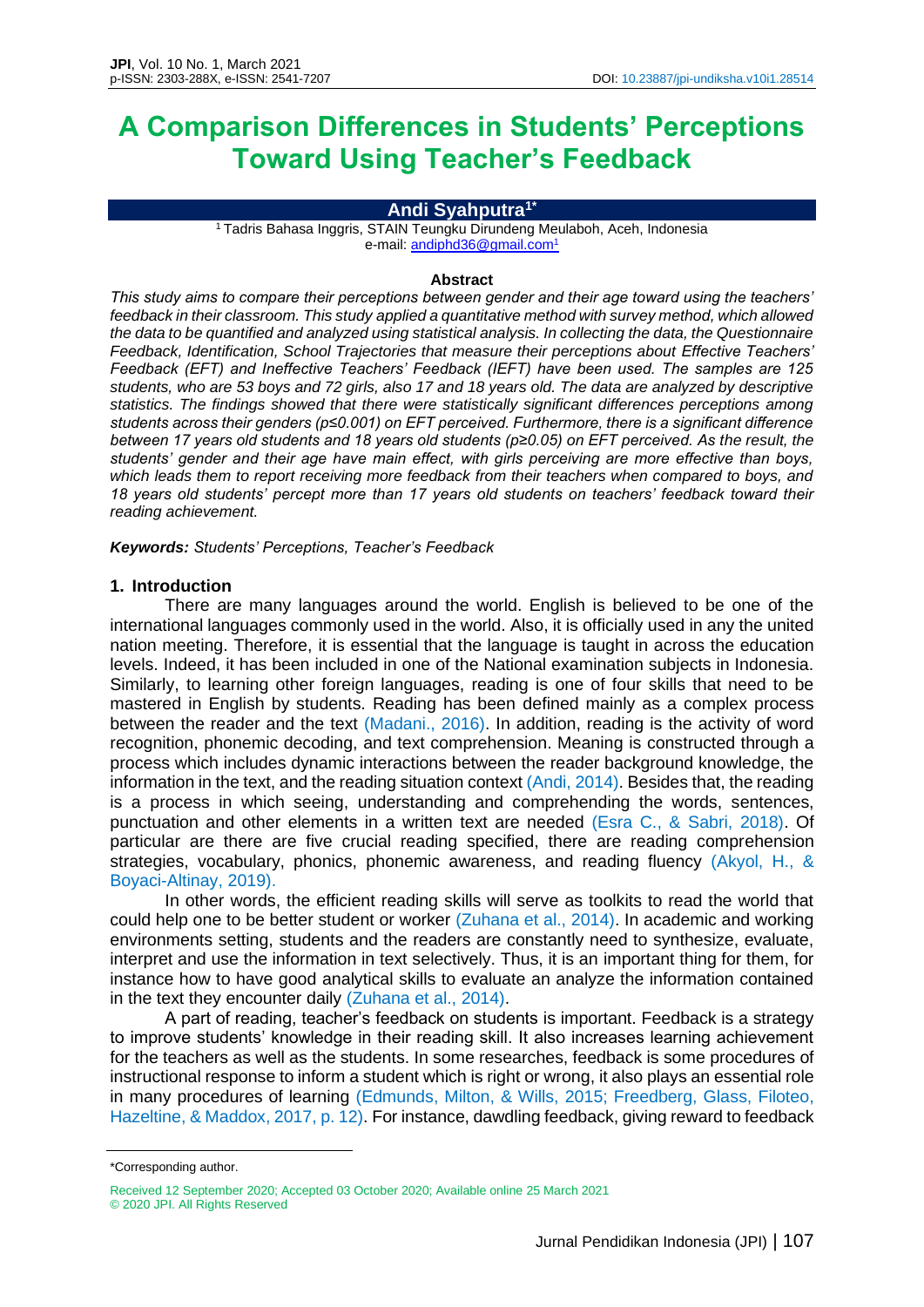affect to learning, and comparing the effectiveness of positive and negative feedback to learning (Freedberg et al., 2017; Galea, Mallia, Rothwell, & Diedrichsen, 2015).

Positive feedback may take the form of praise markers such as "OK," "fine," "good," and "excellent" and/or all preceding terms + "job" or "work" such as "excellent work" or "nice job". Negative feedback or corrective feedback as any teacher behavior that minimally attempts to inform the learner of the fact of error (Fakhrul A., Sofyan A.G., 2019). There are six types of negative feedback or corrective feedback including: 1) explicit correction in which teacher provides the correct form and clearly shows that what the student had said was incorrect answer; 2) recasts is the teacher's reformulation of all or part of the students' utterance in true form; 3) Elicitation is when the teacher directly elicits a reformulation from students by asking questions; 4) metalinguistics clues is the feedback in comments form, information form, or questions form related to the well-formed utterance of the students; 5) clarification requests in when the teacher uses phrases, for examples "pardon?" or "I don't understand" to ask for a clarification from the students; 6) repetition is when the teacher repeats the students' ill-formed utterance (Asnawi., Zulfikar., 2017).

Similarly, the researchers had argued that the effective feedback should provide two ways, verification and elaboration. The verification way can be implemented in several comments to confirm whether an answer is right or wrong, for example "true" or "false". Besides that, direct verification can be given by assigning or checking mark an answer to indicate the truth or error. Moreover, elaboration way has more variation than the verification way, such as describing a topic or main idea, explaining a response, discussing a particular error, providing an example already answered, and preparing a key answer or a guide (Sumarno, Setyosari, P., 2017, p. 443).

Also, feedback is a statement on students' learning achievement in doing test or exercise to improve their incomplete learning (Safak, P, Yilmaz, H. C., Demiryurek, P., & Dogus, 2016, p. 109). The students will receive an evaluation or comment on what they have done. This evaluation will give special satisfaction for students. In evaluation, the feedback should be given immediately by teachers which indicate to the students' correctness of their response. A good feedback gives students information they need so they can understand where they are in their learning and what to do next—the cognitive factor. Once they feel they understand what to do and why, most students develop a feeling that they have control over their own learning—the motivational factor. Good feedback contains information that a student can use, which means that the student has to be able to hear and understand it. Students can't hear something that's beyond their comprehension; nor can they hear something if they are not listening or are feeling like it would be useless to listen. Because students' feelings of control and self-efficacy are involved, even well-intentioned feedback can be very destructive (Sen, 2017). In addition, it is the information provided by a teacher towards the students regarding their performance or their achievement during teaching-learning processes (Asnawi., Zulfikar., 2017, p. 279).

Further, ideally, both self-assessment (internal feedback) and teacher feedback (external feedback) should help students control their learning. New concepts and skills will require more teacher regulation, including teacher feedback that describes performance and also suggests strategies for improvement. The teachers' strategies that they suggest and model will become part of the students' repertoire for practicing that skill. The teachers' criteria that they describe in their feedback will become part of the students' own criteria for viewing that kind of work. Gradually more and more self-assessment should occur: as concepts become more familiar, students come up with their own learning strategies, and less teacher's feedback is needed. Many teachers asserted that they had implemented and given abundant feedback to their students (Carvalho et al., 2015, p. 2336; Hattie, 2009). However, Carvalho et.al. cited Valente et al. (2009) research result, the teachers frequently used the type of person-centered feedback to the students' performance and their achievement, such as accused, judged, and punished. This type is not effective in increasing students' learning (Carvalho et al., 2015; Valente, M.O., Conboy, J., & Carvalho, 2009).

Teacher's feedback used to decrease the differences between students' comprehension, their performance, and teachers' development and their actual performance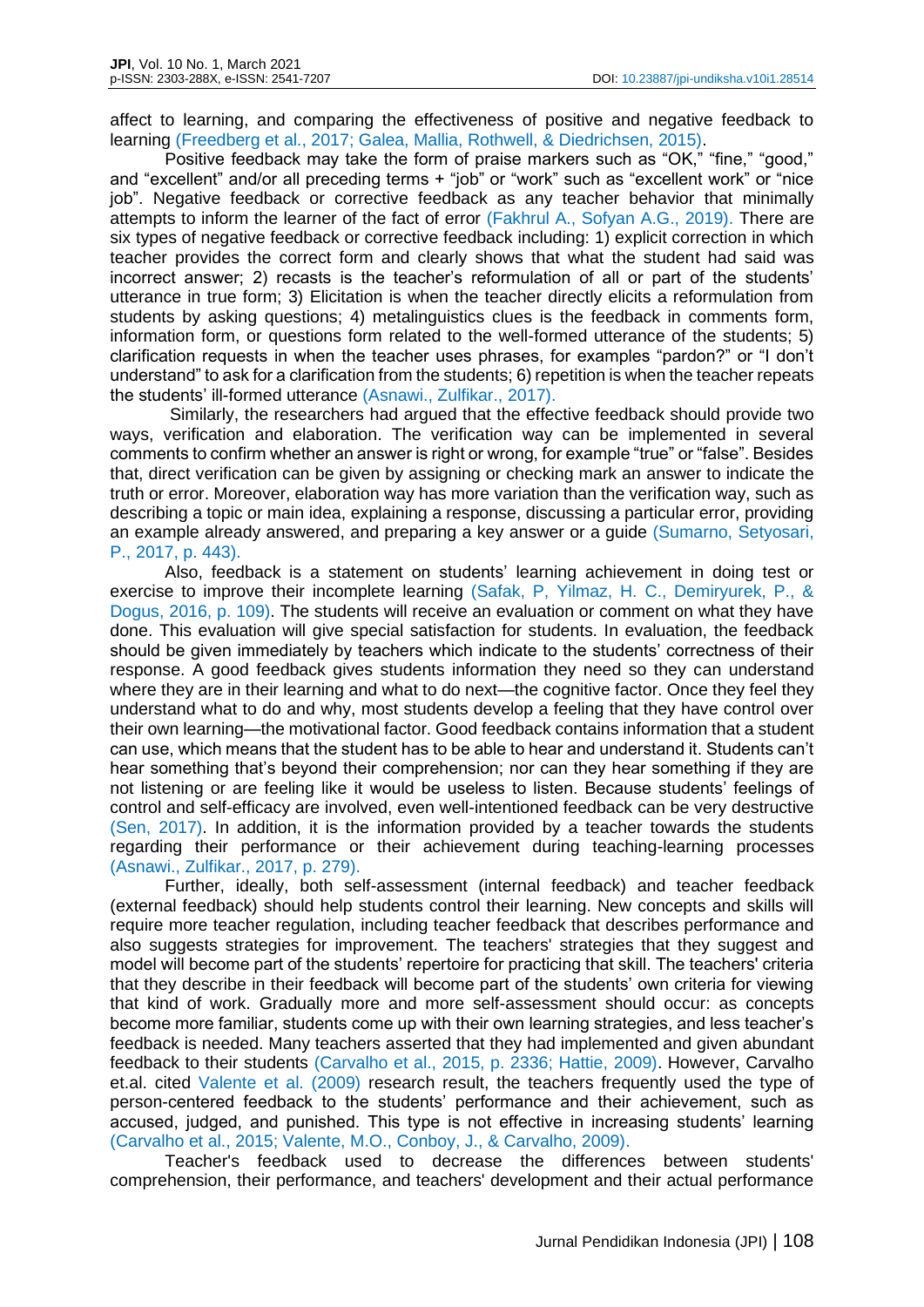(Hattie, 2009). in some research findings had presented feedback was one of the most powerful technique and affected on students' achievement (Hattie, 2009), as well as an essential value of pedagogical process, because it has relationship between teachers' implementation and students' needs (Bailey & Garner, 2010; Sumarno, Setyosari, P., 2017).

On the other hand, based on the content of feedback and the form of feedback (the two broad categories of errors) are concerned, Chandler (2003, p. 276) argues that the three patterns that are response by the teachers in their classroom. These are: (1) the regular response (firstly, giving feedback on content and then feedback on form in a later draft) (2) the reverse pattern (3) another are mixed in which form and content feedback (Al-Jarrah, R., & Al-Ahmad, 2012). Additionally, Feedback is any expressions or information which provide a notify on the result of a learning achievement or a certain behavior (Leh, Ling Ying; Bin Ibrahim, 2019, p. 97; Sumarno, Setyosari, P., 2017, p. 444). According to Wasding (2013) explained that feedback is useful to examine the success or the failure of learners' achievement result. By providing feedback to students, they will be aware that their achievement is acceptable or not. In language learning, feedback focuses almost all aspects of language elements and language skills. For instance: positive feedback, negative feedback, the forms of verbal, nonverbal feedback expressions, and neutral feedback. Feedback covers both oral feedback and written feedback (Wasding, 2013).

The purpose of feedback is to enable students to acquire information. The teachers should create the best decisions on what knowledge information they need to impart in a moment timely (Krish, 2006). The teacher's feedback should help students not only on how to acquire knowledge but also how to acquire it well (Safak, P, Yilmaz, H. C., Demiryurek, P., & Dogus, 2016). In language learning, the term feedback refers to the information given to learners that can be used to revise language skills, particularly in reading skill too (Phuong, T.T.,& Huan, 2018). Feedback also refers to any indication to the learners that their target language used is incorrect, which includes various responses that the learners receive (Lightbown, P., & Spada, 2001, p. 171).

In contrast, some English teachers did not give their feedback on their students' reading achievement either spoken or written. Consequently, the students who get bad achievement result will face difficulties in understanding a reading text comprehensively. It is based on the preliminary research conducted by the researcher. This finding is supported: 1) Carvalho et al. (2014) who also had used the Questionnaire Feedback, Identification, School Trajectories (QFIST) as their instrument on "teachers' feedback: exploring differences in students' perceptions, found that no differences were found in the perceived feedback regarding a main effect of the type of education program attended, neither for the combined effect of type of education program attended and the student gender. However, results revealed a student gender main effect, with girls perceiving more effective feedback than boys (Carvalho et al., 2014); 2) Hattie (2011), in his research, he claimed that a teacher should continually give feedback to the students because it is more effective influences on students' achievement (Hattie, 2011); 3) Hong Li and Qingying Lin (2007) obtained similar result by investigating teachers' feedback in a Chinese college context in the College of Bioengineering and the College of Material Science and Engineering in Chongqing University, PR China: the positive impact of teachers' feedback is on the accuracy of the target achievement when the students were asked to revise their achievements (Hong, L., & Qingying, 2007); 4) Silver and Lee (2007) viewed that the teacher's feedback as a crucial variable in the process approach as it helps to pinpoint students' strengths and weaknesses, and helps them to be better motivated (Silver, R., & Lee, 2007); 5) Hyland and Hyland (2006) found that the teacher's feedback is considered as a useful tool that can be used to promote students' revision (Hyland, K., & Hyland, 2006).

However, some studies revealed conflicting results where teacher's feedback could have a positive, negative, or even a debilitating effect on achievement, for instance they examined the immediate influence of possible combinations of positive and negative feedback (consistent and inconsistent) on task performance and goal-setting (Hattie & Timperley, 2007; Shute, 2008). In another result, Kluger and DeNisi (Cited in Carvalho et al., 2014) revealed that in fact a third of the findings of their research about the effectiveness of feedback on learning were negative (Carvalho et al., 2014, p. 170). There also some various research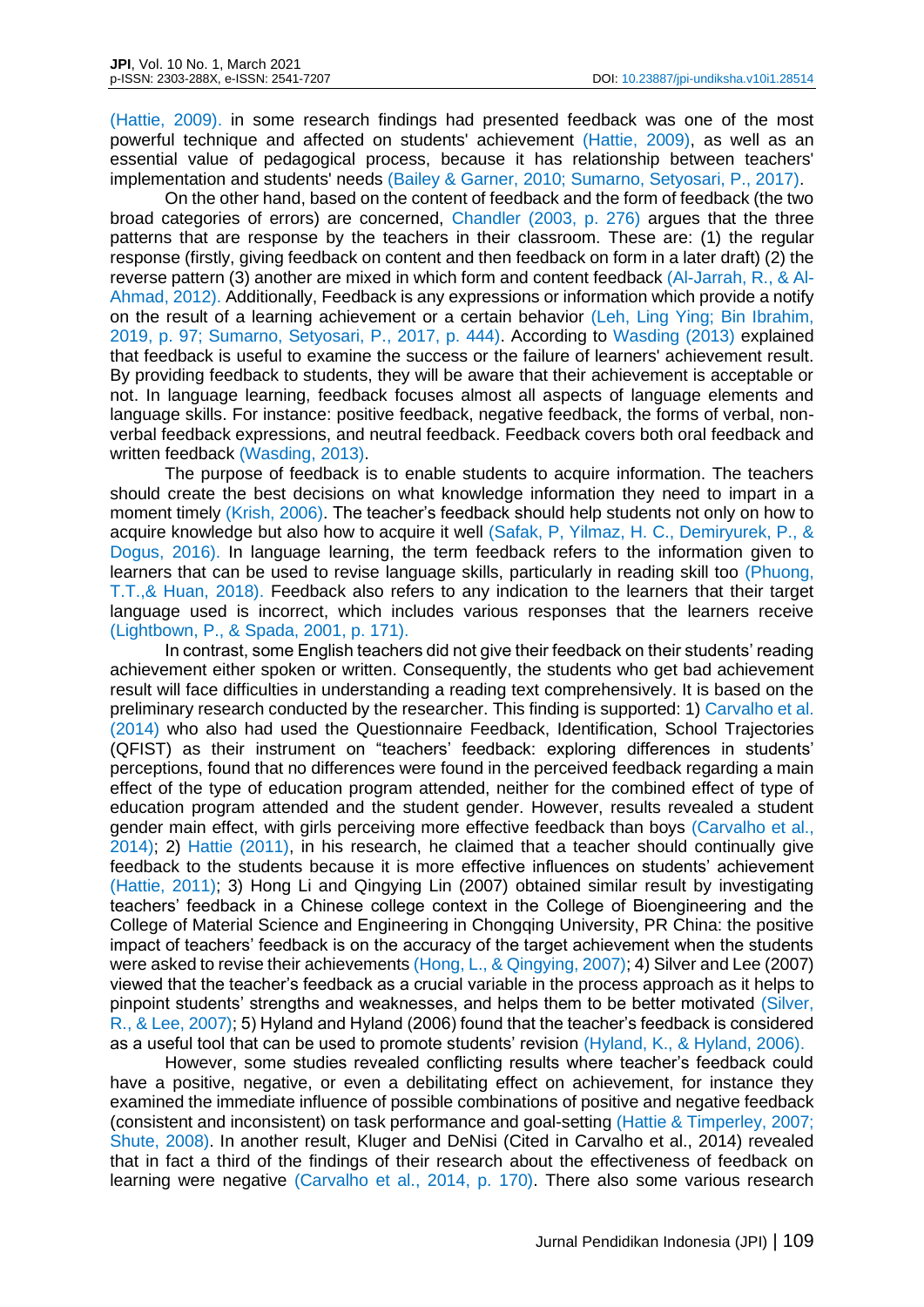findings shown that the characteristics of effective feedback had a negative effect and is not effective on learning, for examples in Wiggins, 2012; Thurlings, Vermeulen, Bastiaens & Stijnen, 2013.

Some literatures had been believed that feedback is important, but there are some notes under which feedback can supports learning. The following are: First, feedback requires to be formative feedback. Shute (2008) outlines the importance of formative feedback defining it as "information communicated to the learner that is intended to modify the learner's thinking or behavior for the purpose of improving learning" (Shute, 2008, p. 1). it should be attended to by the students, and implemented on to improve performance (Carless, 2007). Second, feedback needs timely (Gibbs, G., & Simpson, 2004). It should be given back to the student not long after they have written the assignment. Third, feedback should focus on the error. In a recent article, Dana Ferris (2006) shows that error correction feedback is effective (D Ferris, 2006). Fourth, make sure the feedback is linked to an assessment that is linked to criteria and specific outcomes (Gibbs, G., & Simpson, 2004). Therefore, it is advised to use rubrics and an established set of criteria. Moreover, teachers' feedback is one of the effective strategies to revise students' achievement in doing their reading test which could be direct or indirect (Lee, 2003). For examples, in dialog methods and mini-conferences during teaching and learning process, or write the comments on the students' answer paper. Feedback is also information given to a person to scaffold learning experiences and evaluate performance successively toward the goal (Sprouls., 2011).

Another point is the general literature on feedback notes that teachers employ different ways to comment on students' work. These include written feedback (Hartshorn et al., 2010; Junqueira, L., & Payant, 2015), oral feedback (Wasding, 2013), audio feedback (Wood et al., 2011), peer feedback (O'Donnell, 2014), teacher-student conferences (Patthey-Chavez, G.G., & Ferris, 1997), and computer-based feedback (Yoke et al., 2013) among others. In the literature, teacher written feedback is defined also as any comments, questions, or error corrections that are written on students' assignments (Mack, 2009). It can take a variety of forms: praises, suggestions, questions, error corrections, criticisms, etc.

However, the students appear to prefer feedback on local errors and value teachers' feedback on them (Asnawi., Zulfikar., 2017, p. 279). Ellis (2009) suggested focusing on marked features that learners appear to struggle with (Ellis, 2009). Ferris (2015) argued that feedback on local errors should be directed at rule-governed, "treatable" grammatical errors (Dana Ferris, 2015).Where focused or unfocused feedback is concerned, the general opinion favors focused feedback (Ellis, 2009). In spite of that, Brookhart (2012) claimed that without teacher's feedback, students can become unmotivated and lose the sense of how they are doing and which aspects of their working they should pay more attention to (Brookhart, 2012). Today, many researchers argued that the feedback is a motivator in active learning in students' classes, but there is confusion to distinguish between praise and feedback related to learning content (Hattie & Timperley, 2007). As Deci, Koester, and Ryan (Cited in Sumarno et al., 2017) revealed that while the teachers give the feedback directly, the students' intrinsic motivation is significantly decreased and they are unwilling to encourage themselves of self-organize. Also, the teacher's feedback as extrinsic rewards often encourages students to put more emphasis on incentives, which leads to higher competition intensity rather than high engagement in learning (Sumarno, Setyosari, P., 2017, pp. 445–446).

The students are observers or the agents of feedback in learning process, each them have different teacher's feedback interpretation in their class. This study aims to compare their perceptions between gender and their age toward using the teachers' feedback in their classroom. this study used the Questionnaire Feedback, Identification, School Trajectories (QFIST; Carvalho et al., 2014) that measure their perceptions about Effective Teachers' Feedback (EFT) and Ineffective Teachers' Feedback (IEFT)

#### **2. Method**

This study applied a quantitative method with survey method, which allowed the data to be quantified and analyzed using statistical analysis. Survey data were analyzed by descriptive statistical methods to answer research questions. Descriptive statistics including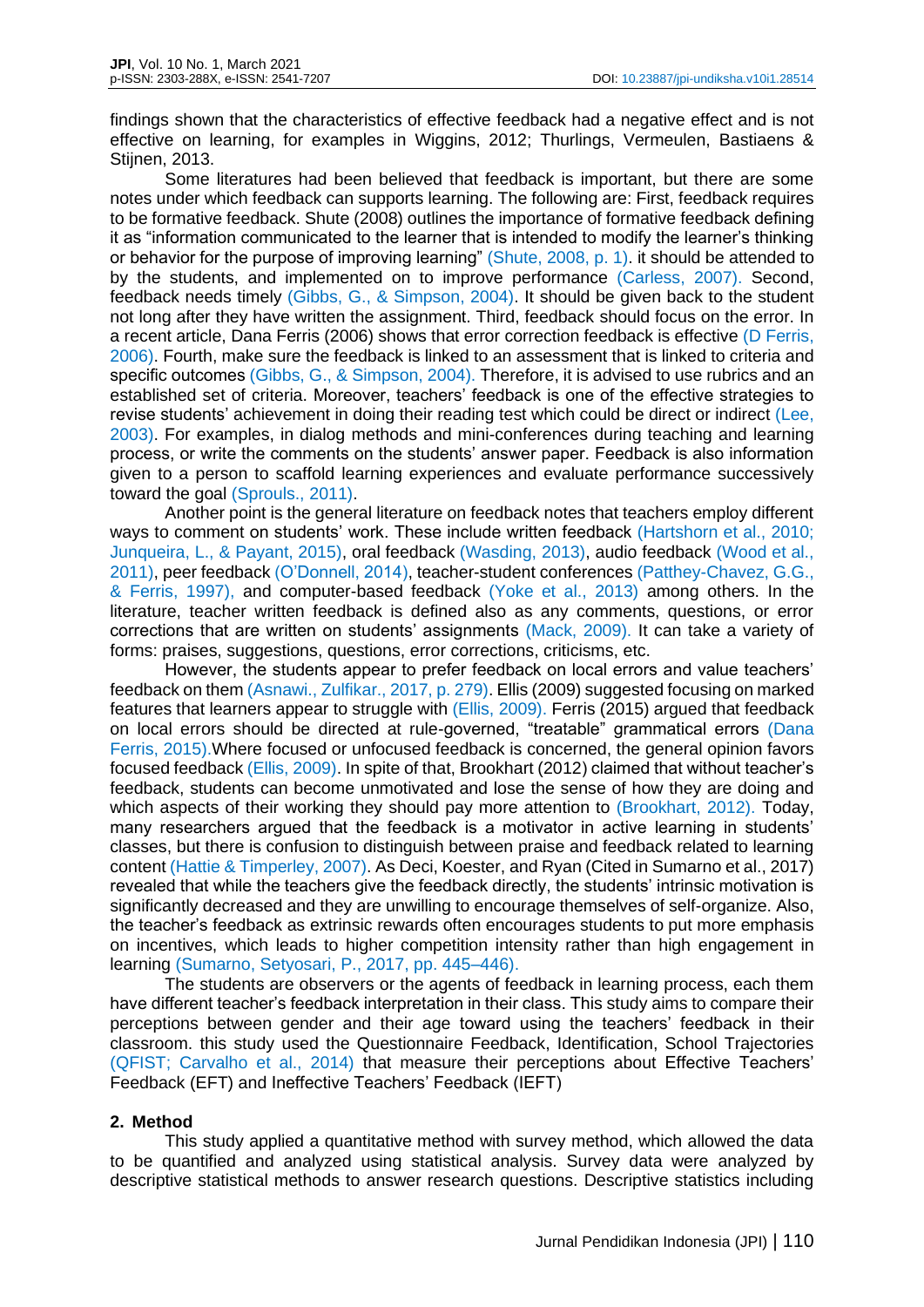frequencies, percentages, means, calculating the value of t-test were used to summarize the distribution of the data and the researcher used Statistical Package for Social Science (SPSS) program version 20.

The study was conducted at SMAN 1 Meulaboh in West Aceh district, Indonesia. The school was chosen using purposive sampling technique. The researcher chose the school for some reasons; Firstly, it might be represented other schools which have the same curriculum implementation and which have students from the different social economic background. Secondly, the school was located in the urban areas that enable the researcher to reach it easily. Thirdly, the researcher had good access to the site because he had ever served there from 2013 to 2015. The population of this study consisted of students studying in the  $12<sup>th</sup>$ grade. The researcher randomly selected 125 students in 12<sup>th</sup> grade, who are between 17 and 18 years old. Regarding to Mean =  $17.53$  (SD = .501), there were 53 (42.4%) boys and 72 (57,6%) girls.

The researcher did his research on the last year students of senior high school. The researcher believed that the students studying in this grade will be able to do a self-reflection on their learning before continuing their studies at the university level.

This study used the questionnaire as an instrument. The questionnaire was a closedended questionnaire. In this study used the QFIST (Questionnaire Feedback, Identification, School Trajectories) that measure their perceptions about Effective Teachers' Feedback (EFT) and Ineffective Teachers' Feedback (IEFT). The questionnaire distributed to the students consisting of 10 questions in a four-point Likert scale (1 = never; 2 = occasionally; 3 = frequently; 4 = always). The questions provided seven items of evaluating Effective Teachers' Feedback (EFT) perceived: 1) the teacher explains the aims of the learning firstly; 2) the teacher presents the reading text topic lucidly; 3) the teacher writes some directions to support the students to do the assignment; 4) in improving students' achievement, the teacher allows the students' chances; 5) the teacher asks the students to discuss and explains their achievements to each other's; 6) after finishing a task, the teacher clarifies the incorrect answer and recommends the correct answer on their achievement directly; 7) to increase on the quality of students' achievement, the teacher proposes some questions related to the assignment. The other following three items evaluate Ineffective Teachers' Feedback (IEFT) perceived: 1) the teacher requires more suggestion on students' achievement; 2) the teacher's comments becomes less important for the students; 3) the teacher order the students to do their task to be a good achievement but the teacher does not explain how to get it.

The validity of the questionnaire was administered to different participants and responses checked to see if the questions were interpreted the same or differently by different participants. After assessing their feasibility and identifying any problems that could be encountered during data collection, the researcher modified the questionnaire. The academic advisors and experts in this field of study checked the validity of the questionnaire. Reliability of the study tool was verified according to the internal consistency method using Cronbach's Alpha method by applying it to a prospective sample of participants, from the population and outside the sample, the overall reliability of the instrument reached, and this indicates that the tool is valid and reliable enough to meet the objectives of the current study. Cronbach's Alpha is an appropriate method to determine the coefficient of internal consistency when items are not scored dichotomously.

# **3. Result and Discussion**

#### **Results**

Based on the students' perception in EFT questions of the questionnaire, there was a significant difference between boys (*N*=53, *M*=20.12, *SD*=3.21) and girl (*N*=72, *M*=22.32, *SD*=3.57) *t=*-3.59, *p*≤0.001.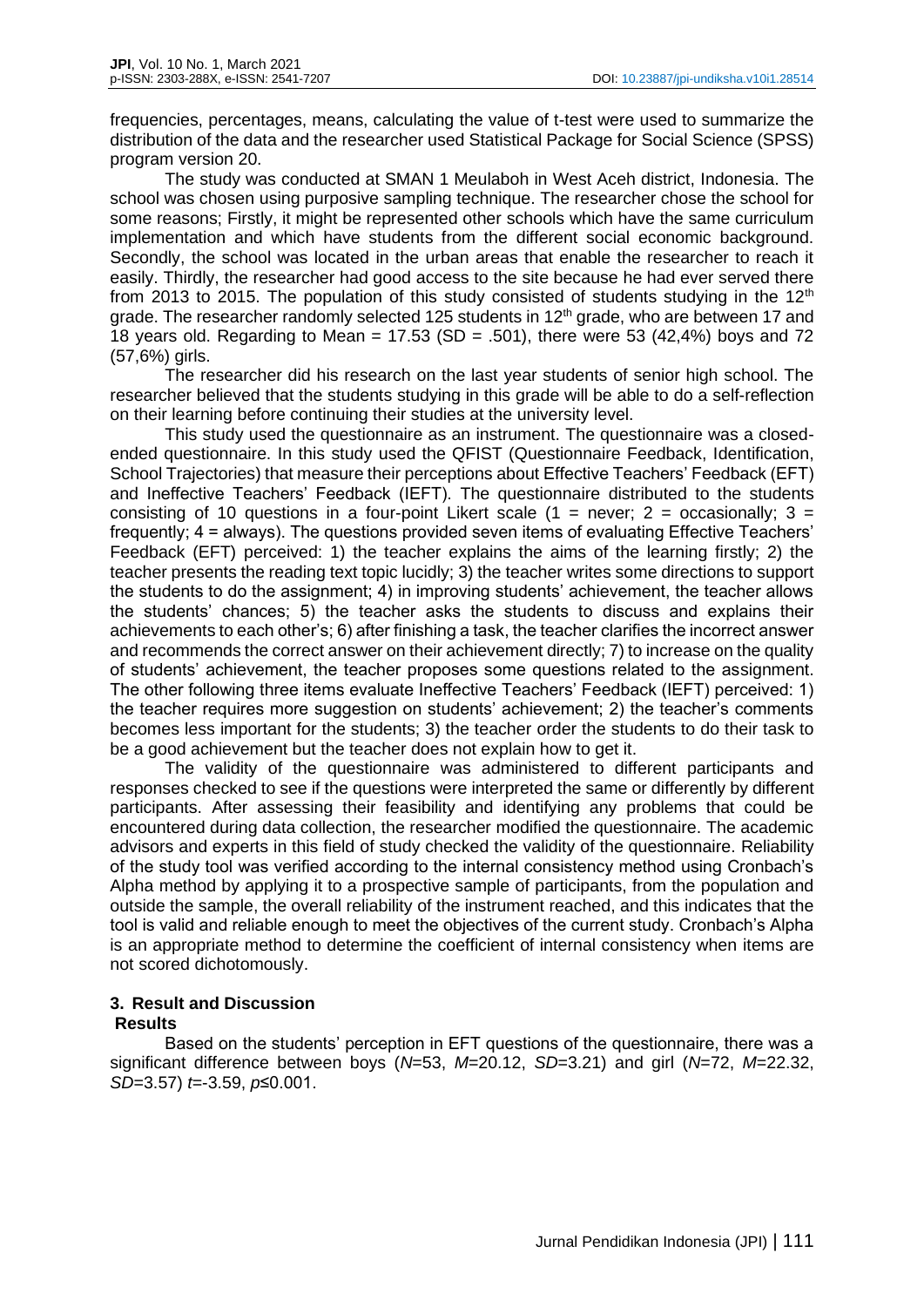#### **Table 1.** Mean differences for EFT perceived between boys and girls

| <b>Gender of students</b> |    | <b>Mean</b> | Std.<br><b>Deviation</b> | <b>Std. Error Mean</b> |
|---------------------------|----|-------------|--------------------------|------------------------|
| Boy                       | 53 | 20,13       | 3,211                    | ,441                   |
| Girl                      | 72 | 22,32       | 3,568                    | 420                    |

#### **Table 2.** T-test for EFT perceived between boys and girls

| <b>Dependent variables</b> |                                | <b>Levene's Test for</b><br><b>Equality of</b><br><b>Variances</b> |      | t-test for Equality of<br><b>Means</b> |         |
|----------------------------|--------------------------------|--------------------------------------------------------------------|------|----------------------------------------|---------|
|                            |                                |                                                                    | Sig. |                                        | df      |
|                            | Equal variances assumed        | .995                                                               | .320 | $-3,533$                               | 123     |
| Score EFT                  | Equal variances not<br>assumed |                                                                    |      | $-3,590$                               | 118,053 |

Furthermore, the students' perception in IEFT questions of the questionnaire, there is no significant difference between boys (*N*=53, *M*=7.77, *SD*=2.08) and girls (*N*=72, *M*=7.50, *SD*=2.19) at *p*≥0.05.

| Table 3. Mean differences for IEFT perceived between boys and girls |  |
|---------------------------------------------------------------------|--|
|---------------------------------------------------------------------|--|

| <b>Gender of students</b> | N  | Mean | <b>Std. Deviation</b> | <b>Std. Error Mean</b> |
|---------------------------|----|------|-----------------------|------------------------|
| Boy                       | 53 |      | 2,081                 | ,286                   |
| Girl                      |    | 7,50 | 2,195                 | .259                   |

**Table 4.** T-test for IEFT perceived between boys and girls

| <b>Dependent variables</b> |                                | <b>Levene's Test for</b><br><b>Equality of</b><br><b>Variances</b> |      | t-test for Equality of<br><b>Means</b> |         |  |
|----------------------------|--------------------------------|--------------------------------------------------------------------|------|----------------------------------------|---------|--|
|                            |                                |                                                                    | Sig. |                                        | df      |  |
|                            | Equal variances assumed        | .107                                                               | .744 | .704                                   | 123     |  |
| Score IEFT                 | Equal variances not<br>assumed |                                                                    |      | .710                                   | 115,357 |  |

On the other hand, as for the EFT perceived, there is a significant difference between 17 years old (*N*=59, *M*=20.15, *SD*=3.17) and 18 years (*N*=66, *M*=22.50, *SD*=3.58) *t=*-3.86, *p*≤0.001.

**Table 5.** Mean differences for EFT perceived between 17 and 18 years old

| <b>Students' Age</b> | N  | Mean  | <b>Std. Deviation</b> | <b>Std. Error Mean</b> |
|----------------------|----|-------|-----------------------|------------------------|
|                      | 59 | 20,15 | 3,167                 | ,412                   |
| 18                   | 66 | 22,50 | 3,579                 | 441                    |

#### **Table 6.** T-test for EFT perceived between 17 and 18 years old

| <b>Dependent variables</b> |                                | <b>Levene's Test for</b><br><b>Equality of Variances</b> |      | t-test for Equality<br>of Means |         |
|----------------------------|--------------------------------|----------------------------------------------------------|------|---------------------------------|---------|
|                            |                                |                                                          | Sig. |                                 | df      |
| Score EFT                  | Equal variances<br>assumed     | 1,060                                                    | .305 | $-3,864$                        | 123     |
|                            | Equal variances not<br>assumed |                                                          |      | $-3.891$                        | 122,989 |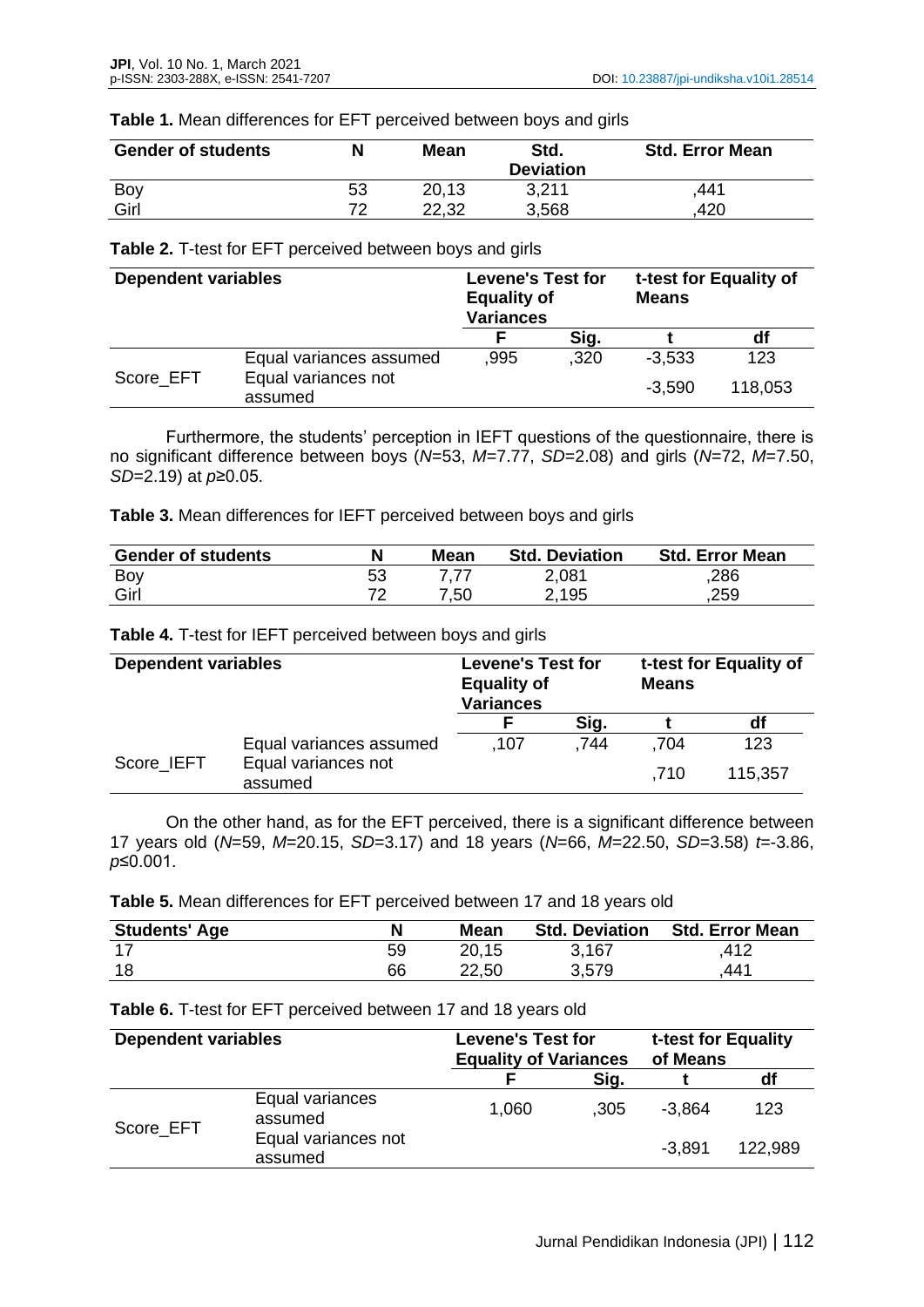Otherwise, in IEFT perceived there is no significant difference between 17 years (*N*=59, *M*=7.85, *SD*=2.02) and 18 years (*N*=66, *M*=7.41, *SD*=2.24) at *p*≥0.05.

**Table 7.** Mean differences for IEFT perceived between 17 and 18 years old

| <b>Students' Age</b> | N  |      | <b>Mean</b> Std. Deviation | <b>Std. Error Mean</b> |
|----------------------|----|------|----------------------------|------------------------|
| -17                  | 59 | 7,85 | 2,024                      | .264                   |
| 18                   | 66 | 7,41 | 2,239                      | .276                   |

**Table 8.** T-test for IEFT perceived between 17 and 18 years old

| <b>Dependent variables</b> |                                | <b>Levene's Test for</b><br><b>Equality of</b><br><b>Variances</b> |      | t-test for Equality of<br><b>Means</b> |         |
|----------------------------|--------------------------------|--------------------------------------------------------------------|------|----------------------------------------|---------|
|                            |                                | F                                                                  | Sig. |                                        | df      |
|                            | Equal variances assumed        | 1,302                                                              | .256 | 1.143                                  | 123     |
| Score IEFT                 | Equal variances not<br>assumed |                                                                    |      | 1.150                                  | 122.982 |

#### **Discussions**

The students had particular perceptions related to teacher's feedback that they do when their teacher assessed their work or they did not value the feedback, specifically on comparation differences between their gender and their age. The result has indicated that there were statistically significant differences perceptions among students across their genders. The girls have more perceptions of EFT perceived compared to the boys (*p*≤0.001). On the other hand, when compared students' percept on IEFT, the result proved that there was no significant difference between boys and girls (*p*≥0.05). Based on students' gender, there were differences perception on the effective and ineffective teachers' feedback. Girls perceiving are more effective than boys, which leads them to report receiving more feedback from their teachers when compared to boys. This result seems similar to Havnes, et al. (2012), they found that gender differences over perceptions of feedback. Girls were more critical than boys concerning the quality of the feedback received (Havnes et al., 2012). Also, Carvalho et al. (2014) found that girl reported greater frequency and more attentive of effective feedback when compared to boys (Carvalho et al., 2014). Further, an additional important point the current study highlights is that in which girls proved to be better able to manage and control their attention (Else-Quest et al., 2006).

On the other hand, there is a significant difference between 17 years old students and 18 years old students (*p*≥0.05) on EFT perceived. The result shows that 18 years old students' percept more than 17 years old students on teachers' feedback toward their reading achievement. In IEFT perceived there is no significant difference between 17 years old students and 18 years old student (*p*≥0.05). These findings were supported by Hattie and Timperley, they reported that 26% of the adolescent students in his sample preferred to be praised loudly and publicly when they achieved on an academic task, 64% preferred to be praised quietly and privately, and only 10% preferred teachers to say nothing at all. Thus, each student can perceive their teacher's feedback in different ways, it means that the individual and situational characteristics (either based on gender or age) can have essential impact on how the students perceive it (Carvalho et al., 2015; Havnes et al., 2012; Rakoczy, Harks, Klieme, Blum, & Hochweber, 2013). Moreover, the students' perceptions clearly indicated that they satisfied when the teacher corrected their work or assignment through the feedback

### **4. Conclusions and Suggestions**

In conclusion, the findings are there were differences perception on the effective and ineffective teachers' feedback on students' gender. Girls perceiving are more effective than boys, which leads them to report receiving more feedback from their teachers when compared to boys. Further, considering the students' age, 18 years old students' percept more than 17 years old students on teachers' feedback toward their reading achievement. Thus, further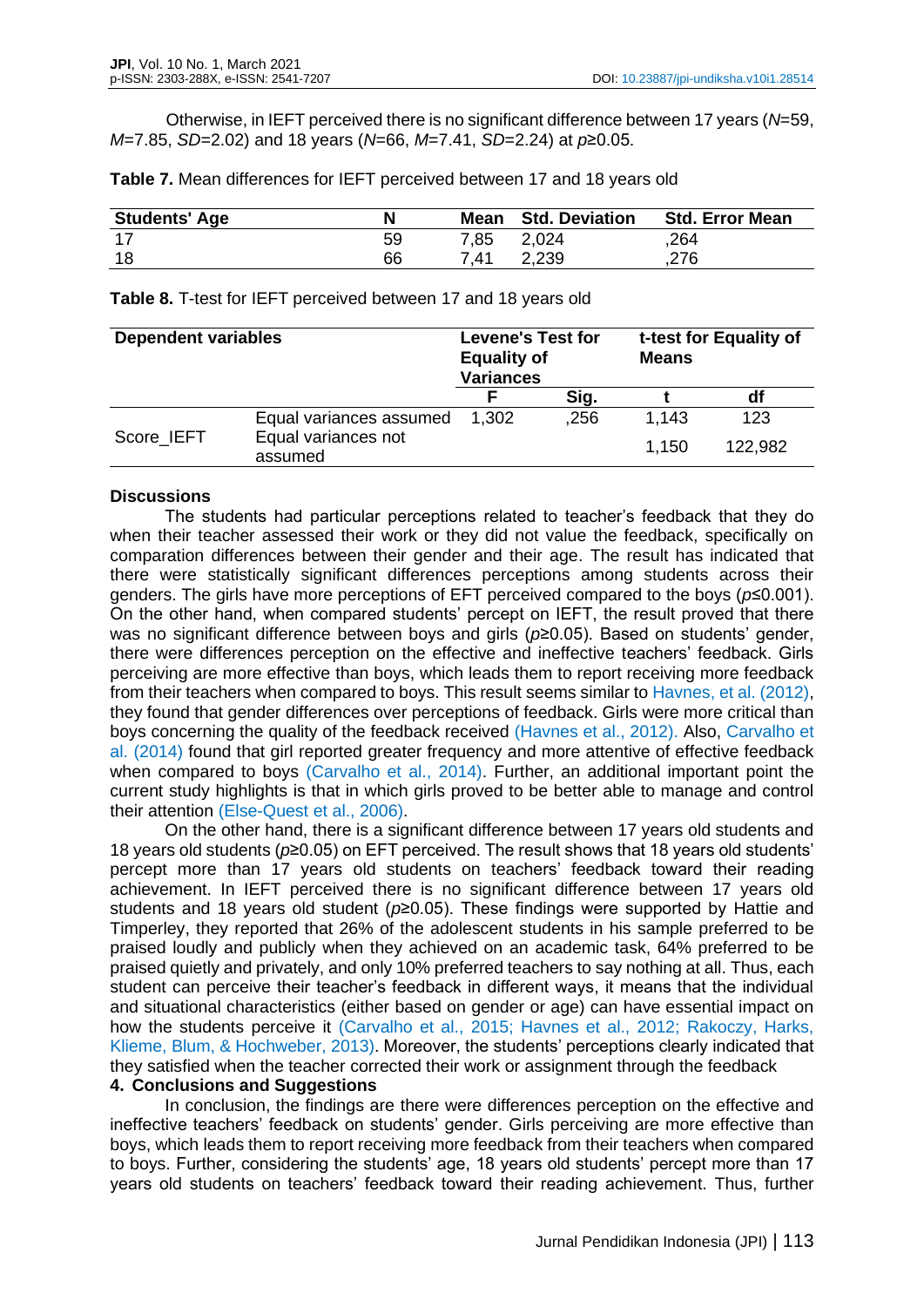research should focus on how these feedback perceptions relate to learning and how learners' personal characteristics affect their feedback perceptions. Besides that, to understand the feedback contribution in learning, it is important to the future research the impact of feedback on high learning achievement and be attributed to the students' characteristics.

## **References**

- Akyol, H., & Boyaci-Altinay, Y. (2019). Reading Difficulty and its Remediation: A Case Study. *European Journal of Educational Research*, *8*(4), 1269–1286. https://doi.org/10.12973/eu-jer.8.4.1269.
- Al-Jarrah, R., & Al-Ahmad, S. (2012). An Optimality-theoretic Account of Corrective Feedback in Process Writing. *Asian EFL Journal*, *14*(3), 10–40. https://www.asian-efljournal.com/main-editions-new/an-optimality-theoretic-account-of-correctivefeedback-in-process-writing/.
- Andi, S. (2014). Improving Students' Reading Comprehension through Survey, Question, Read, Recite, and Review (SQ3R) Technique. *English Education Journal*, *5*(2), 1–18. http://jurnal.stkipkusumanegara.ac.id/index.php/semnara2020/article/view/808.
- Asnawi., Zulfikar., & I. (2017). Students' Perception of Oral Corrective Feedback in Speaking Classes. *English Education Journal (EEJ)*, *8*(3), 275–291. http://www.jurnal.unsyiah.ac.id/EEJ/article/view/8918.
- Bailey, R., & Garner, M. (2010). Is the feedback in higher education assessment worth the paper it is written on? Teachers' reflections on their practices. *Teaching in Higher Education*. https://doi.org/10.1080/13562511003620019.
- Brookhart, S. M. (2012). Preventing Feedback Fizzle. *Educational Leadership*.
- Carless, D. (2007). Conceptualizing Pre-emptive Formative Assessment. *Assessment in Education: Principles, Policy & Practice*, *14*(2), 171–184. https://doi.org/10.1080/09695940701478412.
- Carvalho, C., Conboy, J., Santos, J., Fonseca, J., Tavares, D., Martins, D., … Gama, A. P. (2015). An Integrated Measure of Student Perceptions of Feedback, Engagement and School Identification. *Procedia - Social and Behavioral Sciences*. https://doi.org/10.1016/j.sbspro.2015.01.896.
- Carvalho et al. (2014). Teachers' Feedback: Exploring Differences in Students' Perceptions. *Social and Behavioral Sciences*, *159*, 169–173. https://doi.org/10.1016/j.sbspro.2014.12.351.
- Edmunds, C. E. R., Milton, F., & Wills, A. J. (2015). Feedback can be superior to observational training for both rule-based and information-integration category structures. *Quarterly Journal of Experimental Psychology*. https://doi.org/10.1080/17470218.2014.978875
- Ellis, R. (2009). Corrective Feedback and Teacher development. *L2 Journal*, *1*(1), 3–18. https://doi.org/10.5070/l2.v1i1.9054.
- Else-Quest et al. (2006). Gender Differences in Temperament: A meta-analysis. *Psychological Bulletin*, *132*(1), 33–72. https://psycnet.apa.org/doi/10.1037/0033-2909.132.1.33.
- Esra C., & Sabri, S. (2018). Reading Comprehension Skills in Terms of the Sentiments Given in Reading Texts. *International Journal of Evaluation and Research in Education*, *7*(4), 317–330. https://doi.org/10.11591/ijere.v7.i4.
- Fakhrul A., Sofyan A.G., B. D. (2019). Lecturers' Feedback in Speaking Class (A Descriptive Study at Ar-Raniry State Islamic). *English Education Journal (EEJ)*, *10*(4), 447–472. http://www.jurnal.unsyiah.ac.id/EEJ/article/view/14983.
- Ferris, D. (2006). Does error feedback help student writers? In *F. Hyland & K. Hyland (Eds.), Feedback in Second Language Writing: Contexts and Issues* (pp. 81–102). Cambridge University Press.
- Ferris, Dana. (2015). Written corrective feedback in L2 writing: Connors & Lunsford (1988); Lunsford & Lunsford (2008); Lalande (1982). *Language Teaching*.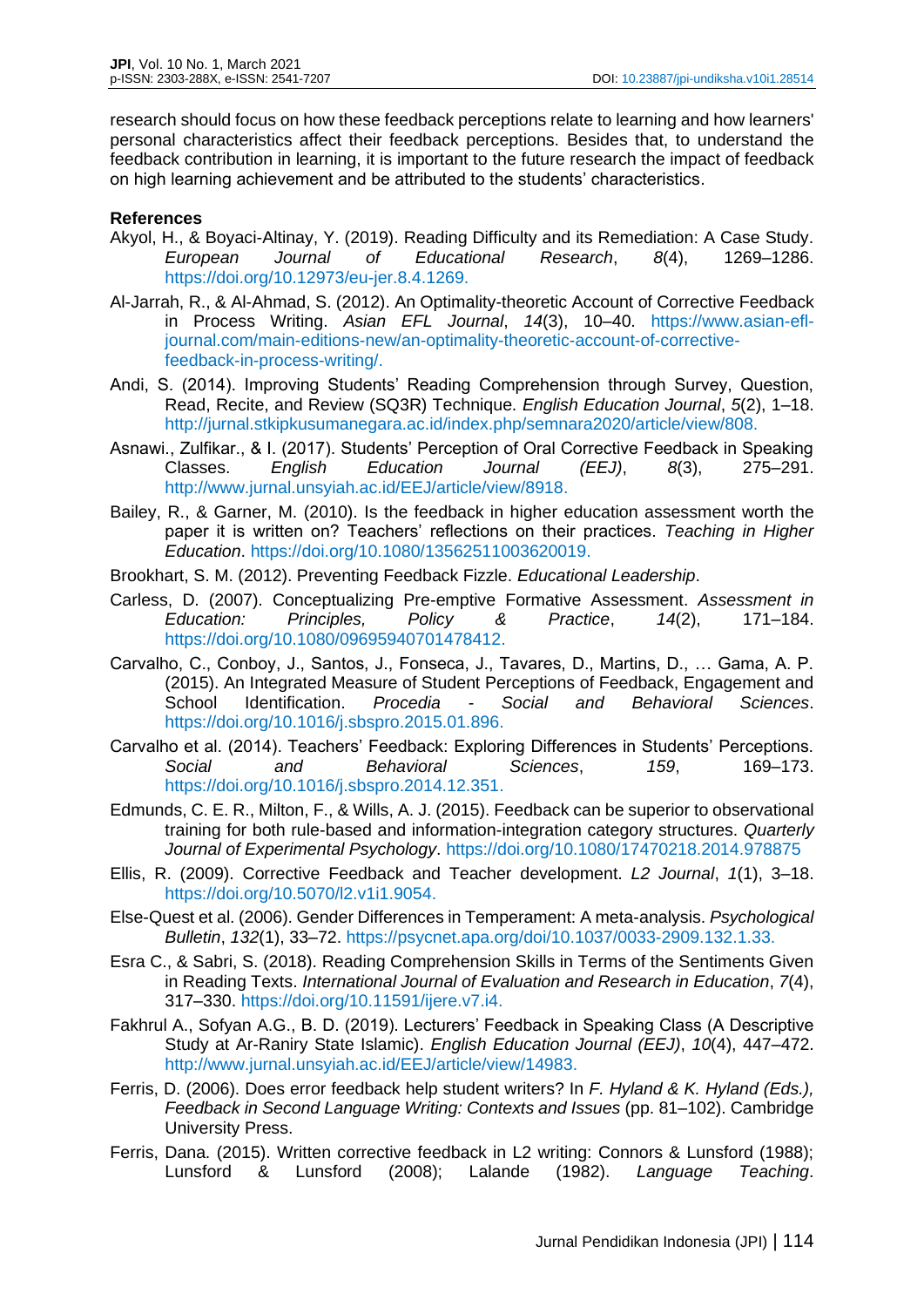https://doi.org/10.1017/S0261444815000257.

- Freedberg, M., Glass, B., Filoteo, J. V., Hazeltine, E., & Maddox, W. T. (2017). Comparing the effects of positive and negative feedback in information-integration category learning. *Memory and Cognition*. https://doi.org/10.3758/s13421-016-0638-3.
- Galea, J. M., Mallia, E., Rothwell, J., & Diedrichsen, J. (2015). The dissociable effects of punishment and reward on motor learning. *Nature Neuroscience*. https://doi.org/10.1038/nn.3956.
- Gibbs, G., & Simpson, C. (2004). Does your assessment support your students' learning? *Journal of Teaching and Learning in Higher Education*, *1*(1). http://citeseerx.ist.psu.edu/viewdoc/download?doi=10.1.1.201.2281&rep=rep1&type= pdf.
- Hartshorn et al. (2010). Effects of dynamic corrective feedback on ESL writing accuracy. *TESOL Quarterly*, *44*(1), 84–109. https://doi.org/10.5054/tq.2010.213781.
- Hattie. (2009). *Visible learning: A synthesis of over 800 meta-analyses relating to achievement.* Routledge.
- Hattie. (2011). *Research for Teachers Hattie ' s concept of visible teaching and learning*. Reasearch for Teachers. www.gtce.org.uk.
- Hattie, J., & Timperley, H. (2007). The power of feedback. *Review of Educational Research*. https://doi.org/10.3102/003465430298487.
- Havnes et al. (2012). Formative assessment and feedback: Making learning visible. *Studies in Educational Evaluation*, *38*, 21–27. https://doi.org/10.1016/j.stueduc.2012.04.001.
- Hong, L., & Qingying, L. (2007). The Role of Revision and Teacher Feedback in a Chinese College Context. *Asian EFL Journal*, *9*(4), 230–239. https://www.asian-efljournal.com/main-editions-new/the-role-of-revision-and-teacher-feedback-in-achinese-college-context/.
- Hyland, K., & Hyland, F. (2006). Feedback on second language students' writing. *Language Teaching*, *39*, 83–101. https://doi.org/10.1017/S0261444806003399.
- Junqueira, L., & Payant, C. (2015). "I just want to do it right, but it's so hard": A novice teacher's written feedback beliefs and practices. *Journal of Second Language Writing*, *27*, 19– 36. http://dx.doi.org/10.1016/j.jslw.2014.11.001.
- Krish, P. (2006). The Power of Feedback in an Online Learning Environment. *3L: Journal of Language Teaching, Linguistics and Literature*, *12*, 95–106. https://ejournals.ukm.my/3l/article/download/1086/982.
- Lee, I. (2003). How Do Hong Kong English Teachers Correct Errors in Writing? *Education Journal*, *31(1)*, 153–169. https://www.academia.edu/download/54436549/How\_Do\_Hong\_Kong\_English\_Teac hers\_correct\_errors\_in\_writing.pdf.
- Leh, Ling Ying; Bin Ibrahim, Z. H. (2019). The Influence Of Feedback Environment Towards Job Satisfaction In Tvet Education Organization. *Jurnal Pendidikan Indonesia (JPI)*, *8*(1), 96–104. http://dx.doi.org/10.23887/jpi-undiksha.v8i1.16471.
- Lightbown, P., & Spada, N. (2001). Factors affecting second language learning in C.N Candlin and N. Mercer. In *English language teaching in its social context* (pp. 28– 43).Routledge.
- Mack, L. (2009). Issues and Dilemmas: What Conditions are Necessary for Effective Teacher Written Feedback for ESL Learners? *Polyglossia*, *16*, 33–39. https://ritsumei.repo.nii.ac.jp/?action=repository\_action\_common\_download&item\_id= 11622&item\_no=1&attribute\_id=22&file\_no=1.
- Madani., & H. (2016). *The Effects of Reading Skills on the Development of Language Proficiency*. Abou Bakr Belkaid-Tlemcen.
- O'Donnell, M. E. (2014). Peer response with process-oriented, standards-based writing for beginning-level, second language learners of Spanish. *Hispania*, *97*(3), 413–429.